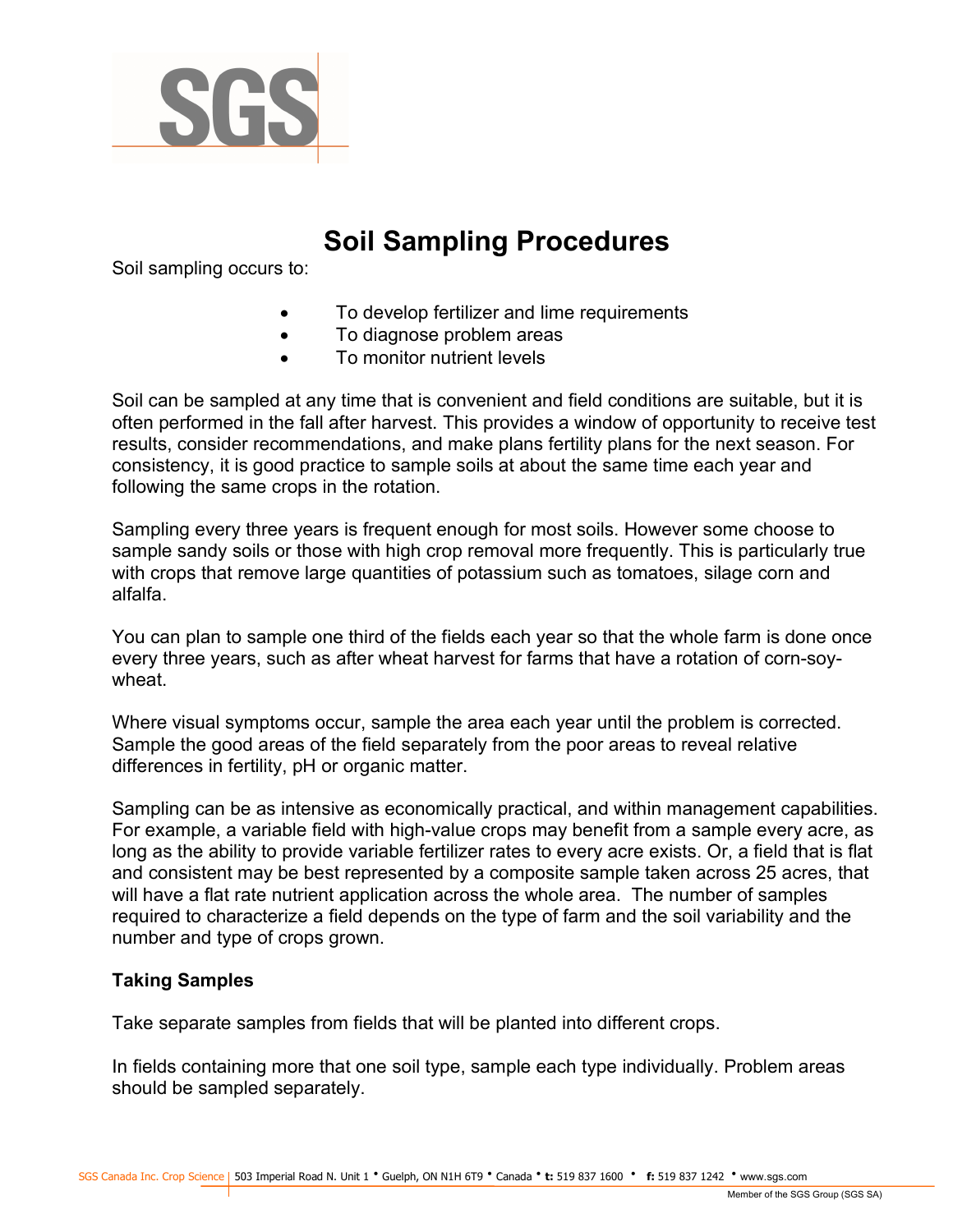

Avoid sampling:

- Headlands where overlap from fertilizer applicators is likely
- Field edges along treed areas that may be biased due to annual leaf-fall
- In areas close to gravel or paved roads, since dust will influence soil test values
- In dead furrows, on highly eroded knolls, or where organic waste or lime has been piled, since samples will not be representative of the field.

If you are interested specifically in any of these areas, take a separate sample.

Use Stainless Steel:

Use a commercial soil probe or auger that is stainless steel rather than galvanized. Pails should be clean and made of plastic or non-galvanized metal, especially if you are sampling for micronutrients. This will avoid contaminating the sample.

The labs prefer to work with a full sample box, so collect enough soil to get a composite sample that will fill the box. (Fig.1-1)

The samples should be taken to a depth of 15 cm (6 in), regardless of the tillage system.

Mix:

Mix the cores together thoroughly in the pail, crushing clods and removing stones and crop residue. Fill the sample box or bag with a representative sample from the soil.



NOTE: It is impossible to split a sample of moist soil into two identical sub samples without special equipment. Much of the variation in results between samples sent to different labs occurs because the samples really are different.

## EXCEPTION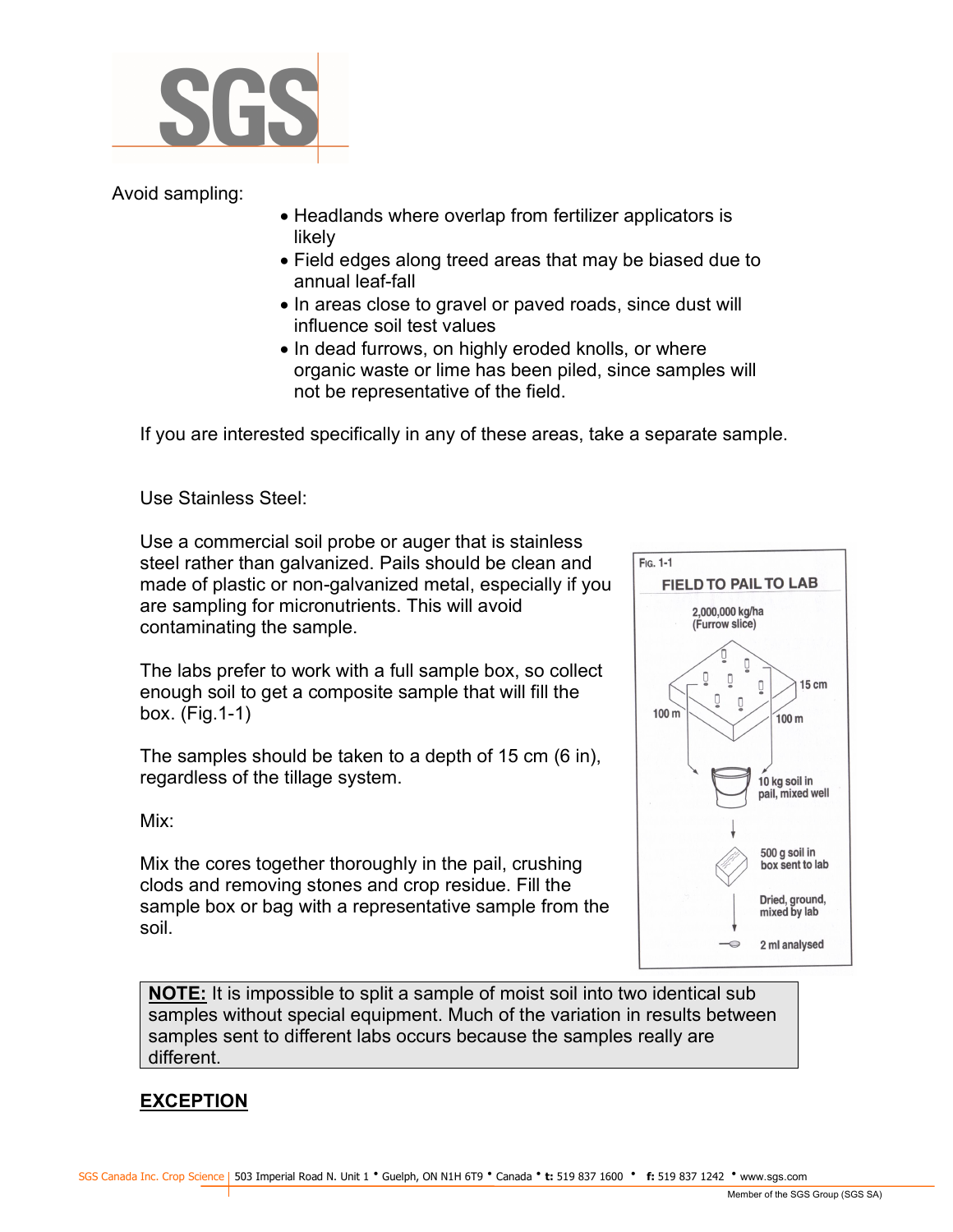

#### Nitrate Samples

Soil nitrate is not included in some regular soil test packages. The nitrogen recommendations included on most soil test reports are based on your crop type and yield goal.

Timing of nitrate samples is critical, as soil nitrate levels will vary throughout the year because of soil temperature and mineralization rates, leaching and microbial tie-up.

You can take samples at planting time for corn or barley or before side-dressing corn. The sample at planting time is slightly more accurate in the absence of manure or legumes, but the sample at side dressing will detect more of the nitrate from organic sources. The choice of sampling before planting or side dressing depends on your time rather than on differences in accuracy.

Nitrate samples must be taken to a greater depth, usually 30 cm (1 ft). Sampling pattern across a field and mixing procedures are the same as any other soil sample.

You must handle nitrate samples with care. If not delivered directly to the laboratory, they should be cooled below 4ºC (40ºF) for transport. This will stop biological activity that converts organic nitrogen or ammonium to nitrate and prevent biased test results.

#### Keeping Records

Label all soil samples for the lab, and be sure to identify them in such a way that you can later relate the analyses to a particular field represented by the sample. Keep a record for yourself of the samples you have taken and where they were taken on the farm.

Also, keep records on the crops grown in each field, fertilizer applied, weather conditions and final yields. Put this information together with the soil sample analyses. These records will help you detect trends from year to year, make management decisions and pinpoint trouble spots.

#### No-till and Ridge-till

Fertilizer recommendations are based on the nutrient content of the top 15 cm (6 in) of soil. Therefore, sampling depth for nutrients is the same in reduced tillage systems as in conventional tillage.

The exception to this is pH. Where nitrogen is surface-applied in a no-till system, a shallow layer of acidic soil may develop. A separate, shallow sample (5 cm or 2 in.) can be taken to check for this.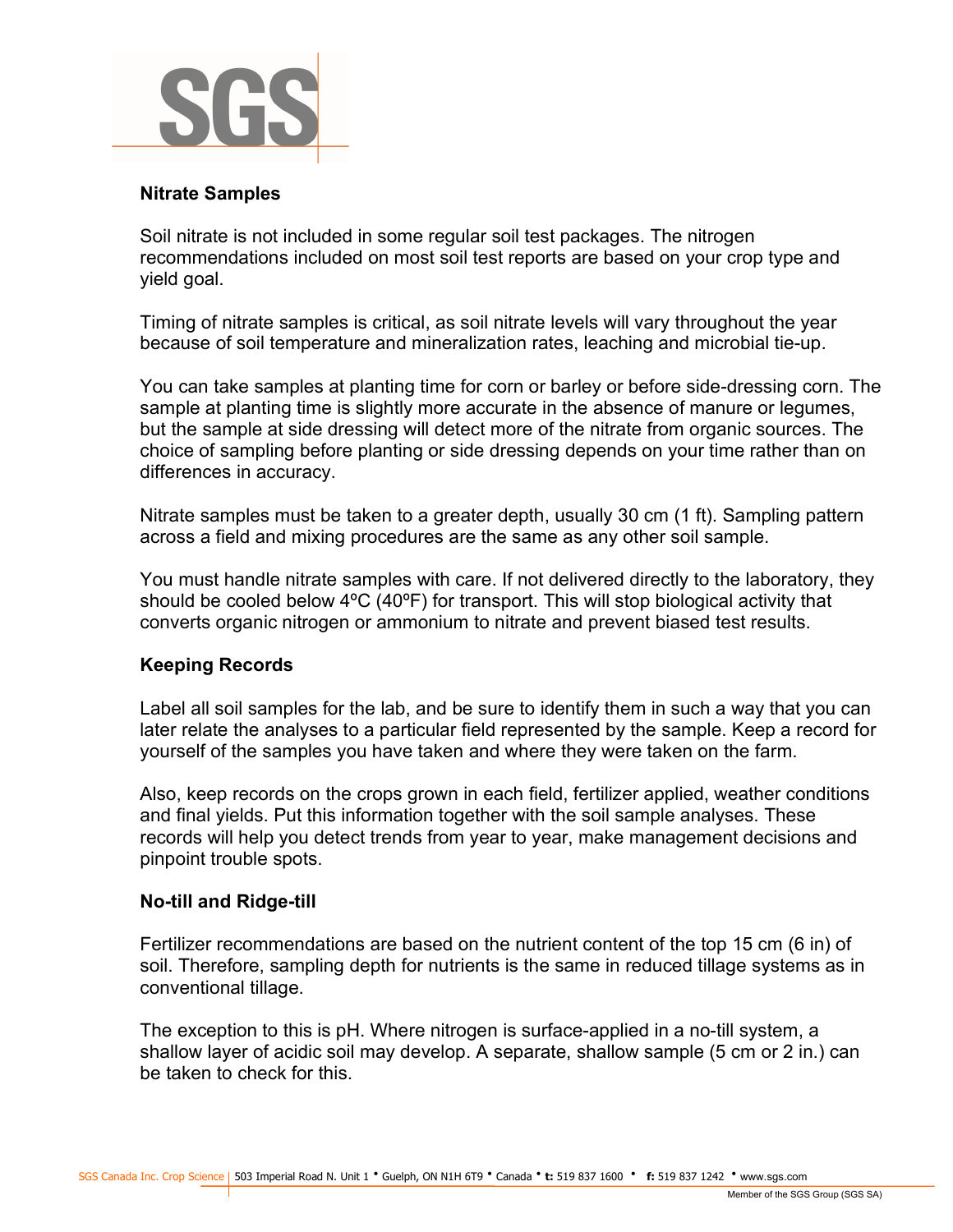

Ridge-till fields pose special problems because nutrient additions are concentrated within the ridges. A sample taken diagonally into the side of the ridge will be most representative of the soil the plant can access.

## Sampling Strategies

Take one composite sample for every 10 ha (25 ac) or less. The number of cores in each composite sample should be at least 20, no matter how small the area. This will average out small-scale variations.

Variations in fertility can have a big effect on sampling, since a core taken in a fertilizer band can raise the average of that sample far above the average of the field.

Large or rapid variations in soil fertility over a bigger area can affect crop growth, but it may not be practical to manage this. In an area of 18 m (60 ft) by 30 m (100 ft), nutrient content may vary greatly, but it is smaller than the area covered by one pass of the spreader. In other words, it is smaller than the minimum management area. In general, this variation is important in deciding the number of cores required for a representative sample.

While soil type has an influence on variation, the over-riding factor is management, particularly the amount and type of fertilizer and manure applied to each field over the years. It is impossible to predict what nutrients might be limiting yield in a particular field without a soil test.

The goal of a soil sampling program is to predict the most profitable rate of fertilizer for the field or part of a field. To design a good program, you must know the potential for economic return to management, the probable variability within each field, and the resources available.

#### Composite Samples

The most common strategy is to take one composite sample from each field. Because of the historical pattern or crop reduction and past fertilization on most farms, it is inappropriate to include a block larger than 10 ha (25 ac) in a sample. (Fig. 1-3)

This strategy is appropriate where the value of the crop is low or there is a low potential for return to variable fertilization, where there is little variation in soils fertility, or where the entire field is high enough in fertility that no response to fertilizer is expected.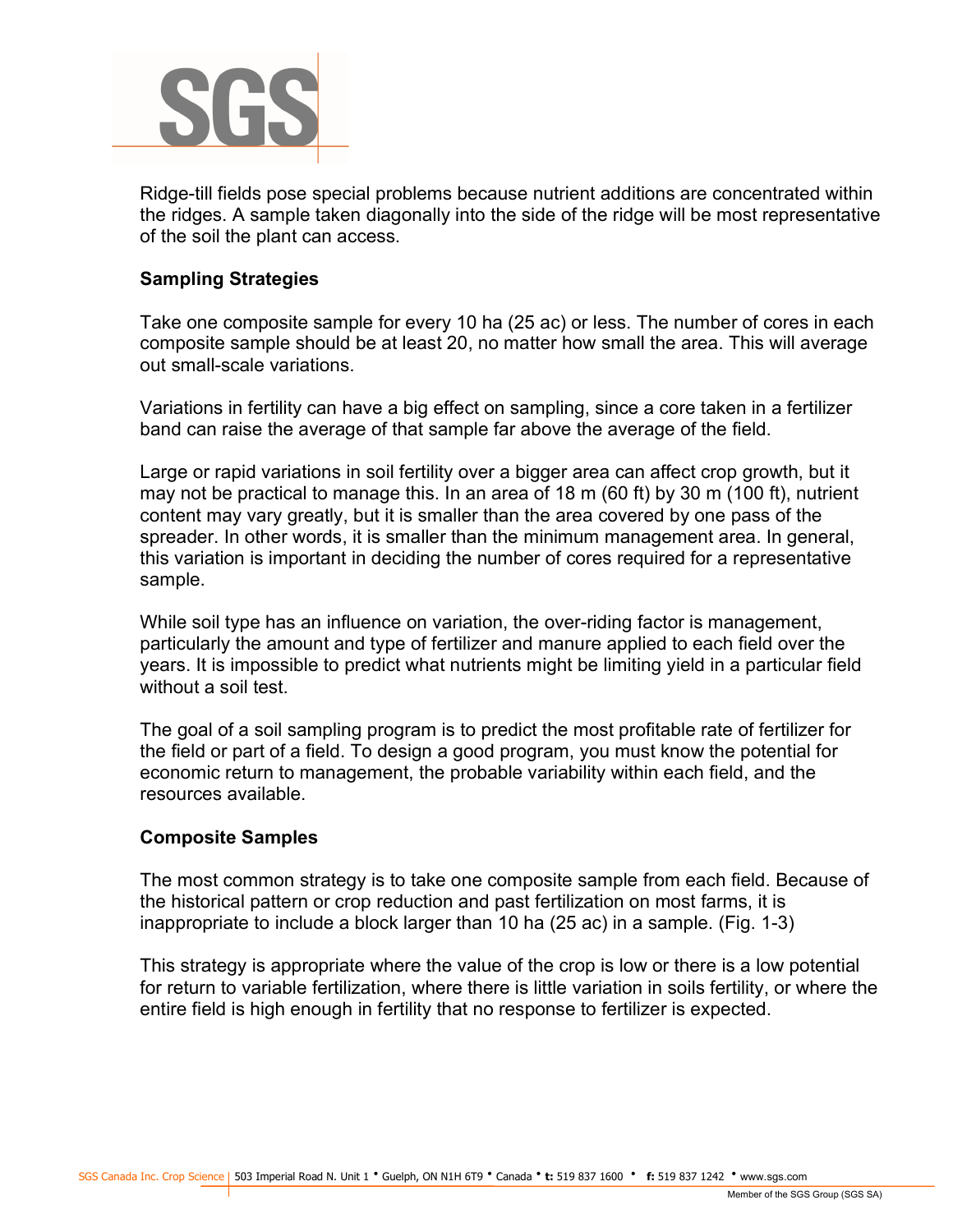

In the case of very low soil test levels from a field, it is generally safe to assume that the entire field will respond to fertilization.

If the test levels of the composite sample are very high, it is likely that while there will be considerable variation, the whole field will be high enough so that even the lowest-testing areas will not respond to added fertilizer.

## Sub Samples

In fields with soil tests in the medium to high range, there is more potential for response to variable rate fertilizer application. The challenge is to find an inexpensive way to identify the areas that are responsive.



The most common method of sub sampling fields is to take uniformly spaced samples from within the field and use geo-statistical software to predict the values between the samples. This approach assumes that the samples adequately describe the average value at the point where they were taken and the samples are taken close enough together to produce an accurate picture of the pattern of variability.

Cost, not the amount of variability, has been the driving force in dictating sampling intensity. A 1 ha (2.5 ac) grid has become quite common on Ontario, with some high value crops sampled more intensively.

#### What Causes Soil to Vary?

The variability stems from the soil forming factors (parent material, topography, biological activity, climate and time) as well as from tillage and fertilization.

Tillage-induced variation is created when the mouldboard plough and other implements pull soil off the tops of knolls and deposit it downslope. This creates areas on the knolls of low organic matter, low fertility and generally higher pH.

Several years of applying fertilizer and manure unevenly may also create variability in soil fertility. The consolidation of small fields into larger ones makes the variation greater.